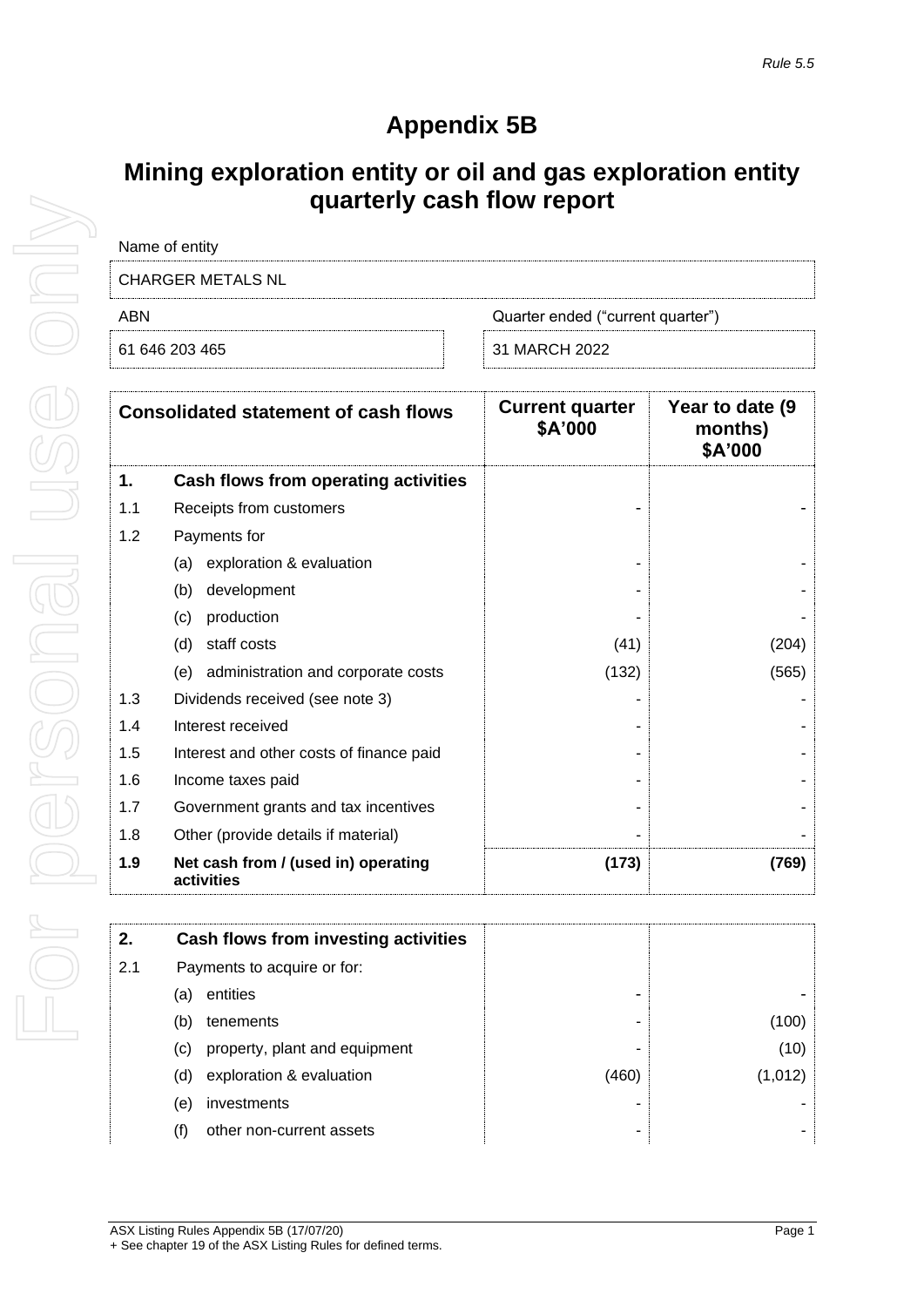| <b>Consolidated statement of cash flows</b> |                                                   | <b>Current quarter</b><br>\$A'000 |         |
|---------------------------------------------|---------------------------------------------------|-----------------------------------|---------|
| 2.2                                         | Proceeds from the disposal of:                    |                                   |         |
|                                             | entities<br>(a)                                   |                                   |         |
|                                             | (b)<br>tenements                                  |                                   |         |
|                                             | (c)<br>property, plant and equipment              |                                   |         |
|                                             | (d)<br>investments                                |                                   |         |
|                                             | other non-current assets<br>(e)                   |                                   |         |
| 2.3                                         | Cash flows from loans to other entities           |                                   |         |
| 2.4                                         | Dividends received (see note 3)                   |                                   |         |
| 2.5                                         | Other (provide details if material)               |                                   |         |
| 2.6                                         | Net cash from / (used in) investing<br>activities | (460)                             | (1,123) |

| 3.   | Cash flows from financing activities                                                       |       |
|------|--------------------------------------------------------------------------------------------|-------|
| 3.1  | Proceeds from issues of equity securities<br>(excluding convertible debt securities)       | 6,000 |
| 3.2  | Proceeds from issue of convertible debt<br>securities                                      |       |
| 3.3  | Proceeds from exercise of options                                                          |       |
| 3.4  | Transaction costs related to issues of equity<br>securities or convertible debt securities | (291) |
| 3.5  | Proceeds from borrowings                                                                   |       |
| 3.6  | Repayment of borrowings                                                                    |       |
| 3.7  | Transaction costs related to loans and<br>borrowings                                       |       |
| 3.8  | Dividends paid                                                                             |       |
| 3.9  | Other (provide details if material)                                                        |       |
| 3.10 | Net cash from / (used in) financing<br>activities                                          | 5,709 |

| 4.  | Net increase / (decrease) in cash and<br>cash equivalents for the period |       |          |
|-----|--------------------------------------------------------------------------|-------|----------|
| 4.1 | Cash and cash equivalents at beginning of<br>period                      | 4,530 | 80       |
| 4.2 | Net cash from / (used in) operating<br>activities (item 1.9 above)       | (173) | (769)    |
| 4.3 | Net cash from / (used in) investing activities<br>(item 2.6 above)       | (460) | (1, 123) |
| 4.4 | Net cash from / (used in) financing activities<br>(item 3.10 above)      |       | 5.709    |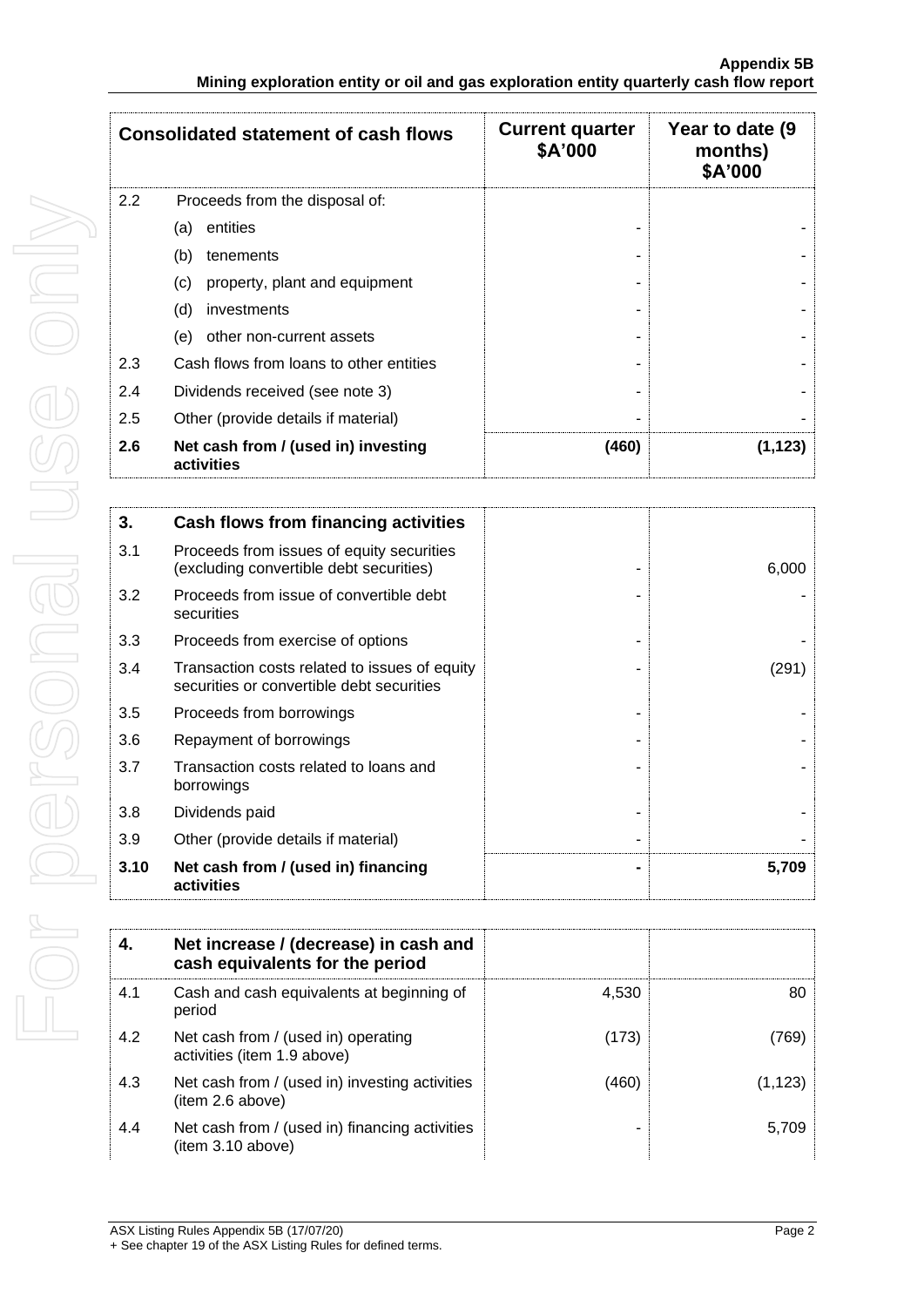| <b>Consolidated statement of cash flows</b> |                                                      | <b>Current quarter</b><br>\$A'000 | Year to date (9)<br>months)<br>\$A'000 |
|---------------------------------------------|------------------------------------------------------|-----------------------------------|----------------------------------------|
| 4.5                                         | Effect of movement in exchange rates on<br>cash held | -                                 |                                        |
| 4.6                                         | Cash and cash equivalents at end of<br>period        | 3.897                             | 3.897                                  |

| 5.  | Reconciliation of cash and cash<br>equivalents<br>at the end of the quarter (as shown in the<br>consolidated statement of cash flows) to the<br>related items in the accounts | <b>Current quarter</b><br>\$A'000 | <b>Previous quarter</b><br>\$A'000 |
|-----|-------------------------------------------------------------------------------------------------------------------------------------------------------------------------------|-----------------------------------|------------------------------------|
| 5.1 | Bank balances                                                                                                                                                                 | 3,897                             | 4.530                              |
| 5.2 | Call deposits                                                                                                                                                                 |                                   |                                    |
| 5.3 | Bank overdrafts                                                                                                                                                               |                                   |                                    |
| 5.4 | Other (provide details)                                                                                                                                                       |                                   |                                    |
| 5.5 | Cash and cash equivalents at end of<br>quarter (should equal item 4.6 above)                                                                                                  | 3,897                             | 4.530                              |

| 6.                                                                                                                                                          | Payments to related parties of the entity and their<br>associates                          | <b>Current quarter</b><br><b>\$A'000</b> |
|-------------------------------------------------------------------------------------------------------------------------------------------------------------|--------------------------------------------------------------------------------------------|------------------------------------------|
| 6.1                                                                                                                                                         | Aggregate amount of payments to related parties and their<br>associates included in item 1 |                                          |
| 6.2                                                                                                                                                         | Aggregate amount of payments to related parties and their<br>associates included in item 2 |                                          |
| Note: if any amounts are shown in items 6.1 or 6.2, your quarterly activity report must include a description of, and an<br>explanation for, such payments. |                                                                                            |                                          |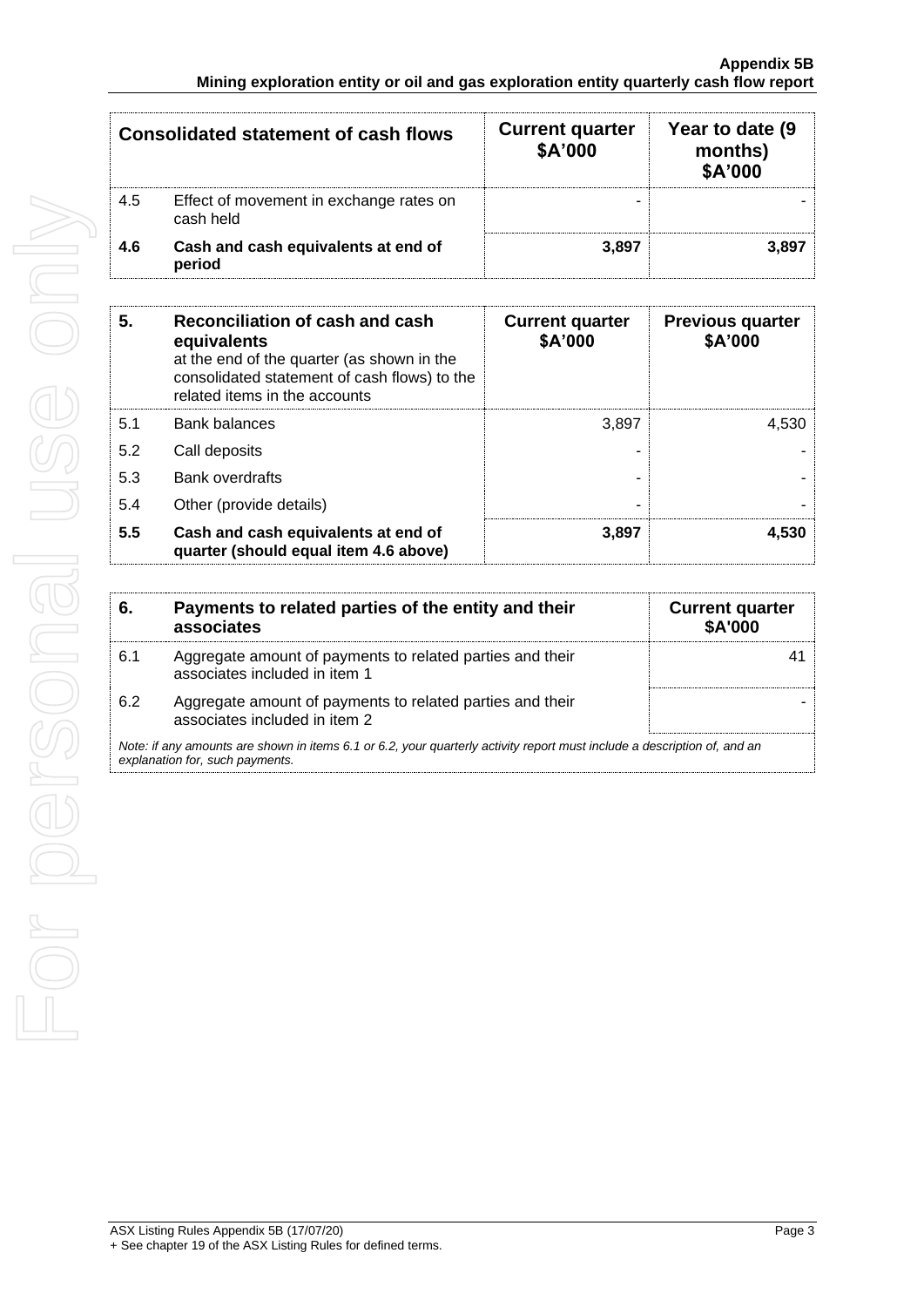| 7.  | <b>Financing facilities</b><br>Note: the term "facility' includes all forms of financing<br>arrangements available to the entity.                                                                                                                                                                                                                    | <b>Total facility</b><br>amount at quarter<br>end | Amount drawn at<br>quarter end<br>\$A'000 |
|-----|------------------------------------------------------------------------------------------------------------------------------------------------------------------------------------------------------------------------------------------------------------------------------------------------------------------------------------------------------|---------------------------------------------------|-------------------------------------------|
|     | Add notes as necessary for an understanding of the<br>sources of finance available to the entity.                                                                                                                                                                                                                                                    | \$A'000                                           |                                           |
| 7.1 | Loan facilities                                                                                                                                                                                                                                                                                                                                      |                                                   |                                           |
| 7.2 | Credit standby arrangements                                                                                                                                                                                                                                                                                                                          |                                                   |                                           |
| 7.3 | Other (please specify)                                                                                                                                                                                                                                                                                                                               |                                                   |                                           |
| 7.4 | <b>Total financing facilities</b>                                                                                                                                                                                                                                                                                                                    | ۰                                                 |                                           |
| 7.5 | Unused financing facilities available at quarter end                                                                                                                                                                                                                                                                                                 |                                                   |                                           |
| 7.6 | Include in the box below a description of each facility above, including the lender, interest<br>rate, maturity date and whether it is secured or unsecured. If any additional financing<br>facilities have been entered into or are proposed to be entered into after quarter end,<br>include a note providing details of those facilities as well. |                                                   |                                           |
|     |                                                                                                                                                                                                                                                                                                                                                      |                                                   |                                           |

| 8.      |              | Estimated cash available for future operating activities                                                                                                                                                                        | \$A'000 |
|---------|--------------|---------------------------------------------------------------------------------------------------------------------------------------------------------------------------------------------------------------------------------|---------|
| 8.1     |              | Net cash from / (used in) operating activities (item 1.9)                                                                                                                                                                       | (173)   |
| 8.2     |              | (Payments for exploration & evaluation classified as investing<br>activities) (item 2.1(d))                                                                                                                                     | (460)   |
| 8.3     |              | Total relevant outgoings (item $8.1 +$ item $8.2$ )                                                                                                                                                                             | (633)   |
| 8.4     |              | Cash and cash equivalents at quarter end (item 4.6)                                                                                                                                                                             | 3,897   |
| 8.5     |              | Unused finance facilities available at quarter end (item 7.5)                                                                                                                                                                   |         |
| 8.6     |              | Total available funding (item $8.4 +$ item $8.5$ )                                                                                                                                                                              | 3,897   |
| 8.7     | item $8.3$ ) | Estimated quarters of funding available (item 8.6 divided by                                                                                                                                                                    | 6       |
|         |              | Note: if the entity has reported positive relevant outgoings (ie a net cash inflow) in item 8.3, answer item 8.7 as "N/A".<br>Otherwise, a figure for the estimated quarters of funding available must be included in item 8.7. |         |
| 8.8     |              | If item 8.7 is less than 2 quarters, please provide answers to the following questions:                                                                                                                                         |         |
|         | 8.8.1        | Does the entity expect that it will continue to have the current level of net operating<br>cash flows for the time being and, if not, why not?                                                                                  |         |
| Answer: |              |                                                                                                                                                                                                                                 |         |
|         | 8.8.2        | Has the entity taken any steps, or does it propose to take any steps, to raise further<br>cash to fund its operations and, if so, what are those steps and how likely does it<br>believe that they will be successful?          |         |
|         | Answer:      |                                                                                                                                                                                                                                 |         |
|         |              |                                                                                                                                                                                                                                 |         |